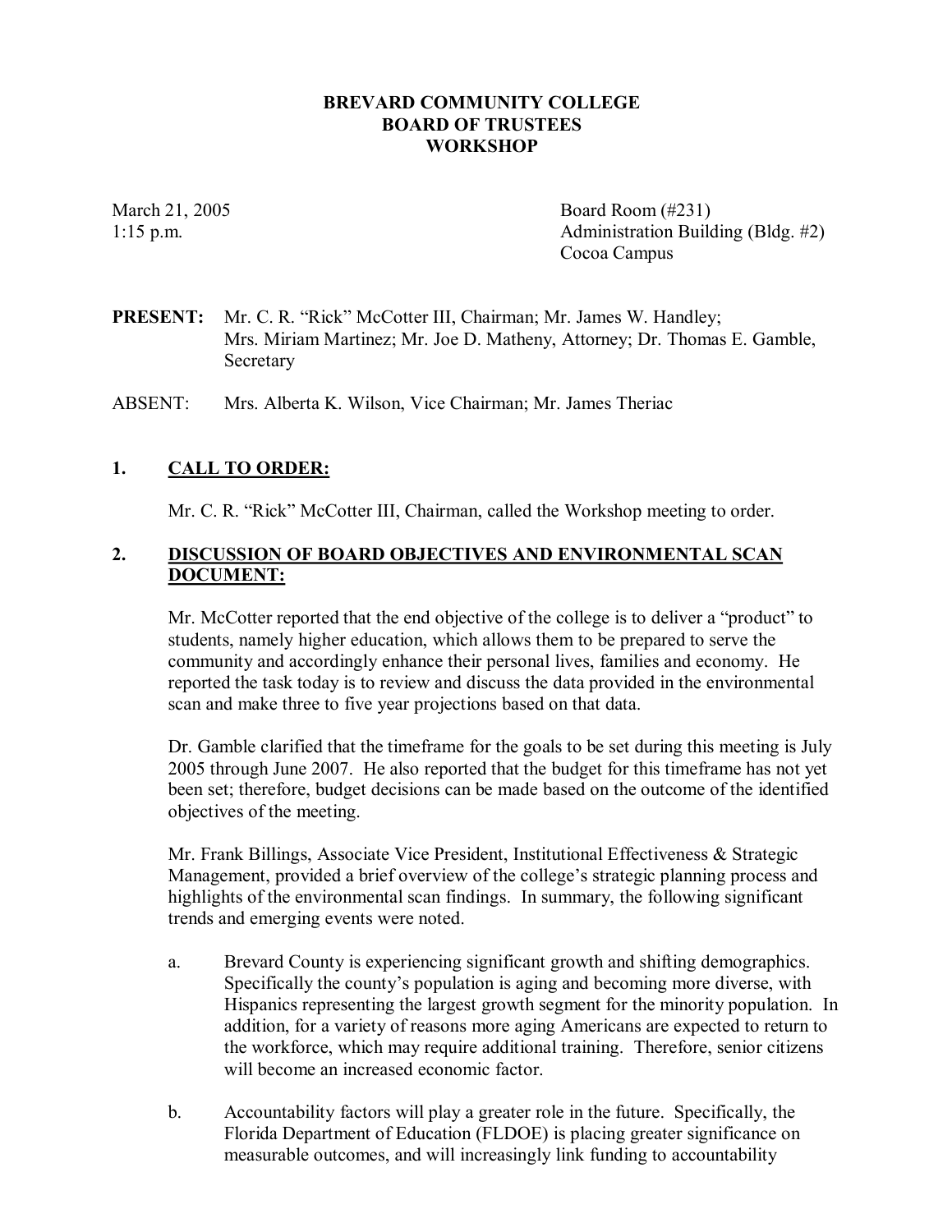outcomes. This is particularly important due to the increased competition for shrinking revenues. Accordingly, stakeholders will demand increased college accountability and cost effectiveness and will call for a demonstrated return on investment.

- c. Academic and learning programs will be affected by the projected trends. Namely, enrollments will continue to show moderate increases; there will be continued pressure to improve student retention and success rates, particularly among black and Hispanic students; an increase in students exhibiting psychological and behavioral control issues is expected; increased developmental education resources will be required for first time in college (FTIC) students; distance education learning will experience increased popularity; and, faculty will be challenged to identify creative ways to engage students in the learning process, as students will expect teaching and learning to be available according to their needs and demands.
- d. Advanced technology will continue to bring changes to classroom instruction and library services. Accordingly, computer access and literacy for faculty, staff and students will be essential. Mechanisms for providing adequate computer access to the underprivileged student population will need to be explored.
- e. Customer/student relation methods will need to be changed as students will demand more personal rights and attention and the college's relationship with students is expected to become more market driven.

Mr. Billings further reported on occupational demand forecasts. In summary, significant demand increases are expected in the area of arts, entertainment and recreation; utilities; transportation; management/professional services; protective services; food preparation; and, health care occupations. Average wage projections and curriculum needs were also provided.

Mr. Billings reported that unemployment figures are expected to remain constant at approximately 5%, although a major world event could change this without notice.

Mr. Billings reported that although AA retention success has shown consistent improvement, the AS retention success is lagging, especially for minority students. Currently 91% of FTIC minority students at BCC require remedial education, while the system average is 89%. Further, FTIC enrollments for minorities are increasing, and exceed the county population per capita (Is this the right word?) Mr. Billings also reported that although AA degrees awarded are increasing, AA degrees to Hispanics are decreasing. Dr. Astrab reported that AS degree success rate figures are down due to the growth of college credit certificates, as students often obtain the certificates and seek employment prior to completing their degree. He also reported that dual enrollment students explore technical programs, which increase our statistics. When these students make other educational decisions, the AS program success rate figures are affected.

Certificate offerings have gained in popularity as the majority of the college's students are enrolled part time, while holding full time or part time jobs. Many students only need to complete their general education coursework to obtain their AS degree, but choose not to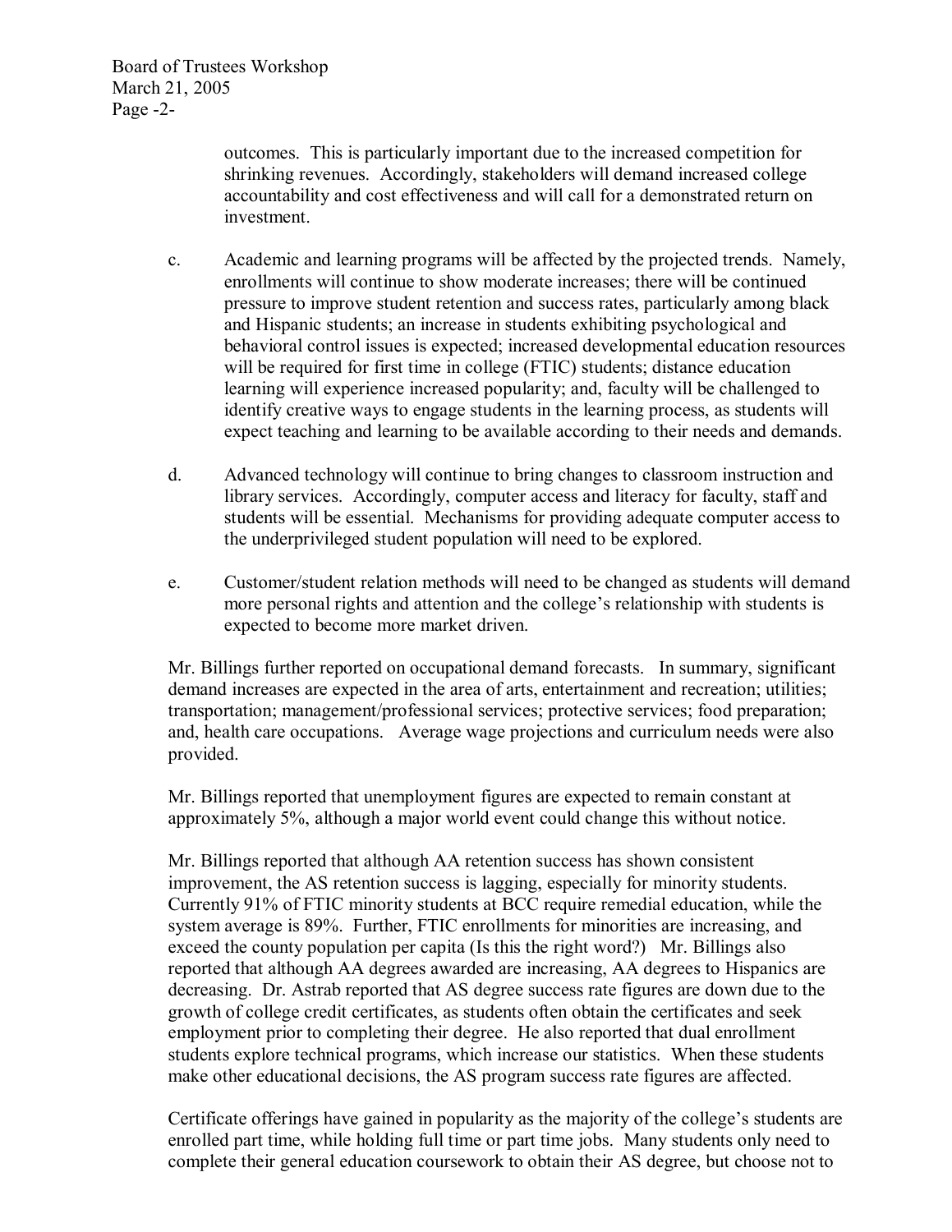Board of Trustees Workshop March 21, 2005 Page  $-3$ -

> as they are already employed. Although the college is fulfilling its mission to the students, legislative decisions are based on degree completion statistics, which negatively affects our funding. Mrs. Martinez suggested that changes be considered to offer only AA degrees and certificate programs and delete the AS degree option. Dr. Gamble reported that it is common in some states to articulate certificates, and technical programs could follow this model to serve as an inducement to complete the degree. Dr. Astrab reported that this solution complicates issues due to SACS requirements. Mr. Billings reported that in 1999 the college awarded 332 Certificates, compared with 899 in 2004, with1502 Certificates projected to be awarded in 2008.

> Discussion ensued regarding the challenge for increasing student success is ensuring remediation mechanisms are utilized, as six to ten students currently fail the CPT test and would benefit from these services. These services are available, but the college cannot force the students to participate in remediation. In addition, many of the FTIC students come unprepared due to poor role models and the inexperience to make the proper inquiries to find appropriate resources. Remediation courses are often rejected by students as they do not want to pay for a course that will not obtain degree credit.

The Board requested the Cabinet member's input regarding gaps reflected in the scan information in relation to the proposed Board objectives. Mr. Billings reported that due to good communication the proposed objectives are adequate. He pointed out that 25 of the 39 objectives are mandated by state law, four were identified by the Cabinet and the balance was determined by the Board.

Mrs. Martinez requested discussion regarding plans for addressing the growing impact of senior citizens on the college; possibility of structuring courses in smaller units to assist working students; and, possibility of identifying ways to reach welfare recipients in an effort to reduce the need for federal welfare assistance.

Dr. Gamble reported that the Brevard Workforce Development Board (BWDB) is tasked to oversee the training needs of the unemployed, including those receiving federal assistance, and have resources and funding to accomplish this. The college assumes a major partnership role with the BWDB and assists with these efforts. It was the consensus of the Board that a future presentation by the Linda Rice, Executive Director, BWD and Dianne Messer, BCC, Director, Technical Programs & Apprenticeships, would be useful.

Dr. Gamble reported that the state no longer underwrites senior citizen tuitions other than a \$5.00 discount per class. However, the Institute of Business Training & Continuing Education (IBT & CE) offers many classes targeted for the senior citizen population, but many are unwilling to pay tuition. Possible discounts related to volunteer efforts have been studied and the financial impact to the college was found to be significant. Dr. Gamble suggested perhaps the County's Senior Program could be asked to help offset some of the costs for this effort. Dr. Astrab suggested that this effort could be tied to Objective  $#18$ . Mr. Little reported that non-credit courses would be more feasible than for credit courses.

Mrs. Martinez reported that there are no Distance Learning objectives despite the projections for continued growth. Mr. McCotter agreed that focus should be made on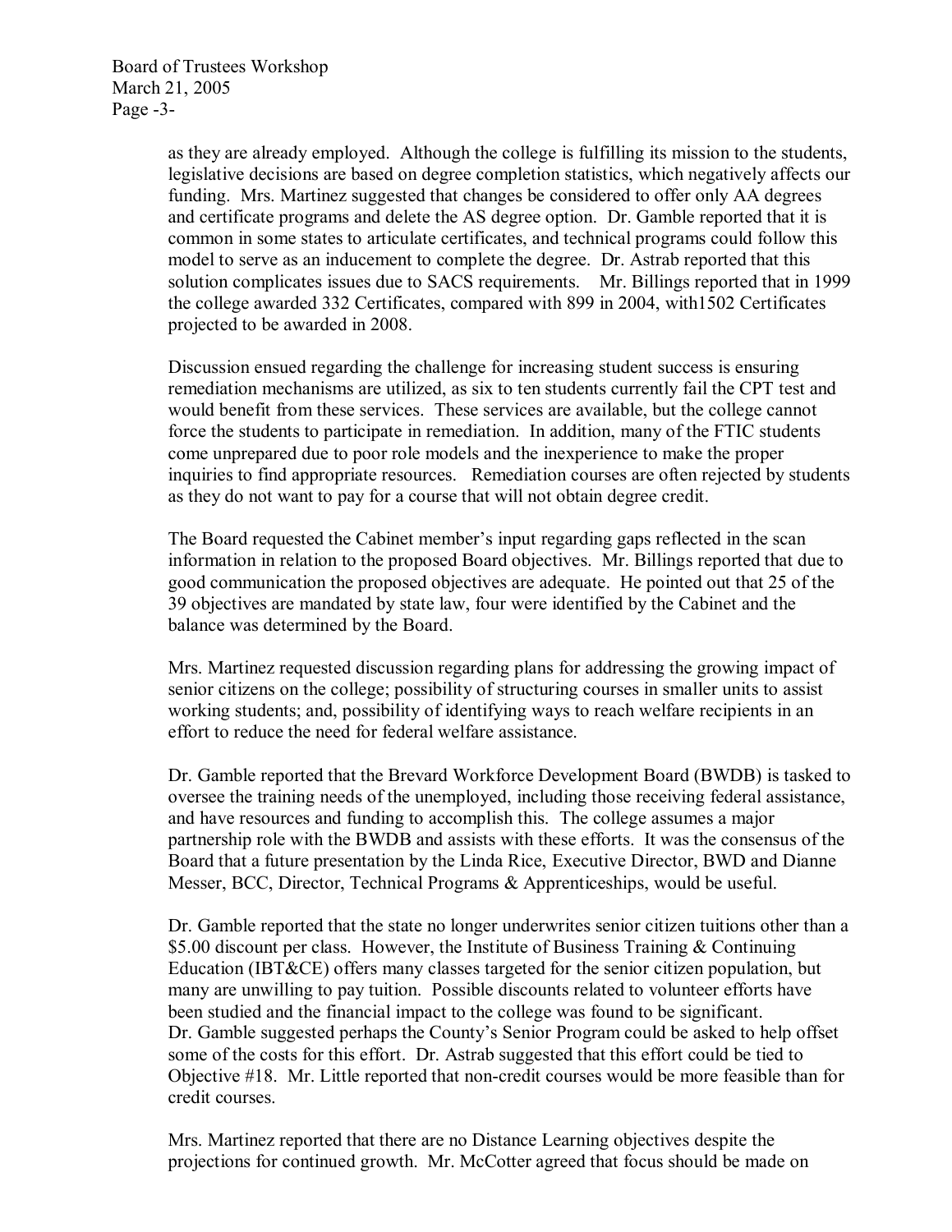Board of Trustees Workshop March 21, 2005 Page  $-4$ -

> virtual teaching or hybrid courses as it appears to be the trend for the future and might have a decreased effect on classroom enrollment. In addition, he suggested that we should consider selling innovative ideas of our Virtual Campus programs to other colleges. Dr. Cobb reported that there are financial aid challenges that prohibit expanding the timeframe for completing virtual classes; however, a 12 week option has been made available to provide more flexibility to students. She reported that research has shown that 12-weeks is the minimum timeframe to ensure student success in on-line courses. Dr. Cobb further reported that marketing outside of the county has not been pursued as the necessary infrastructure is not available, i.e. 24 hour helpdesk services, etc. She suggested that instead a particular niche of excellence could be identified that we could concentrate on marketing the prototype, which does not replicate what other programs provide. Mr. Marshall stated that this market is saturated except in novel areas, such as SpaceTEC, that no other colleges provide.

> It was the consensus of the Board that an objective needs to be added to ensure that the Virtual Campus remain on the cutting edge of development. Dr. Astrab reported that he had made a recommendation to the Cabinet to schedule a summit to discuss Virtual Campus issues and goals and develop a strategic initiative based on the discussions. Dr. Gamble suggested an objective be added, as follows: "Continue to expand college distance learning capabilities involvement and offerings" and determine appropriate measurable goals to document the capability of the classes and supporting infrastructure. Dr. Astrab suggested the strategic plan should be formulated to address the growth, infrastructure, costs, and overall positive and negative impacts to the college. Mr. Handley stated if virtual learning is the wave of the future, then the college will need to provide finances to adequately support the programs. Therefore, the comparative cost of distance learning needs to be further discussed and determined. Mr. Little reported it is important to be careful not to extrapolate growth rate as growth may level off and not grow exponentially. Dr. Gamble suggested an additional Objective to read: *"Develop distance learning strategic plan for 24/7 support and make appropriate funding allocations."* The Board concurred.

Mr. McCotter reported he reviewed the local newspaper classified section to observe the current employment needs of the County and discussion ensued how the college is academically equipped to address the training needs to meet current and future job demand. Dr. Astrab responded that the resources to expand programs limits the college, and it is necessary to create partnerships with local businesses. Finances to expand tools to increase student success rates was identified as a primary concern to Cabinet members. Dr. Gamble reported that maintaining academic standing is a "moving target" and therefore changes must be constantly observed and recommendations made to remove some programs, while adding others. He said this is one of the major reasons for the reorganization to encourage forward thinking in the area of academics.

The proposed Board Performance Objectives were reviewed and discussed.

a. Board Objective #1 – Community Stakeholder Satisfaction

It was the consensus of the Board to add a bullet to Data Source stating "and comparisons to other community colleges."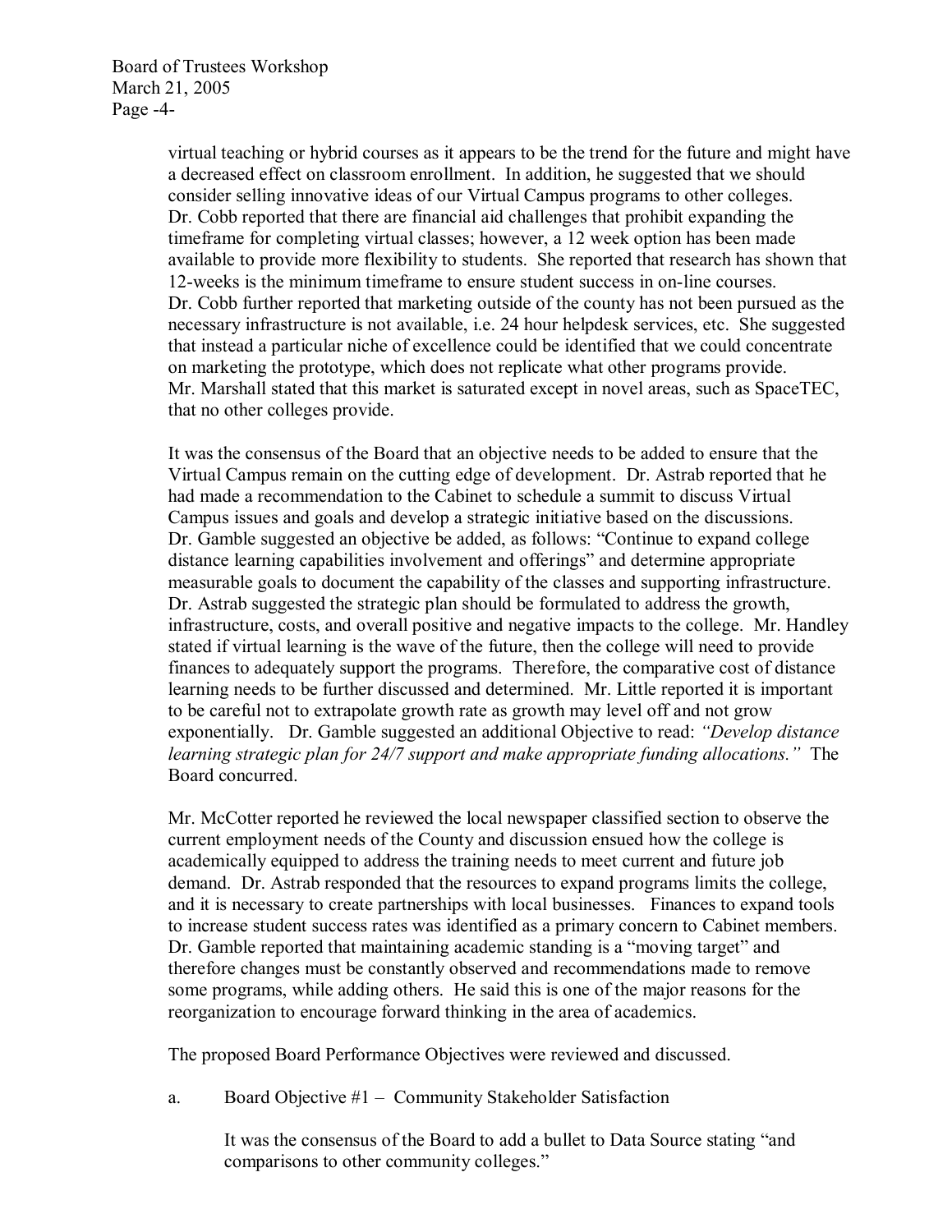Board of Trustees Workshop March 21, 2005 Page  $-5$ -

b. Board Objective #2 – Student Satisfaction

Maintain wording as is.

c. Board Objective #3 – Implementation of Technical and Career Programs

Maintain wording as is.

d. Board Objective  $# 4$  through  $#13 -$ Maintain or increase retention rates

After thorough discussion it was the consensus of the Board to remove these items from the Board objectives. The reporting of these statistics is mandated by the state and will be provided to them as required.

e. Board Objective #14 through #27

The Board concurred that these are the more meaningful objectives, for which the college has more control. Maintain wording as is, with the following clarification:

 $#17 -$  It was clarified that the percentage in college goal  $#17$  reflects the students who have taken a remedial class and transferred to a State University System, with a 2.5 GPA or greater. Mr. Billings reported that these figures are also tracked by ethnicity.

f. Board Objective #28 and #29

Mrs. Martinez questioned why the projected increase for black faculty is higher than Hispanic faculty. Dr. Astrab reported that the ability to add any staff is limited to retirements, etc. so dramatic change will not be evident. Ms. Oglesby reported that past efforts to recruit Hispanic faculty have been unsuccessful, but continued emphasis on minority faculty recruitment is a priority. It was the consensus to maintain wording as is, with the goal to find methods to increase Hispanic faculty recruitment.

g. Board Objective #30, #31 and #33

Mrs. Martinez requested measurable goals be added. Dr. Gamble clarified that these objectives are qualitative as reflected by employer surveys. Mrs. Martinez suggested that the surveys should be revised so that more quantitative feedback can be ascertained by measurable data.

h. Board Objective #34

Mr. Handley reported that these target figures are not especially meaningful as the college has had success in the past, with expectations to continue. He suggested the emphasis should be changed